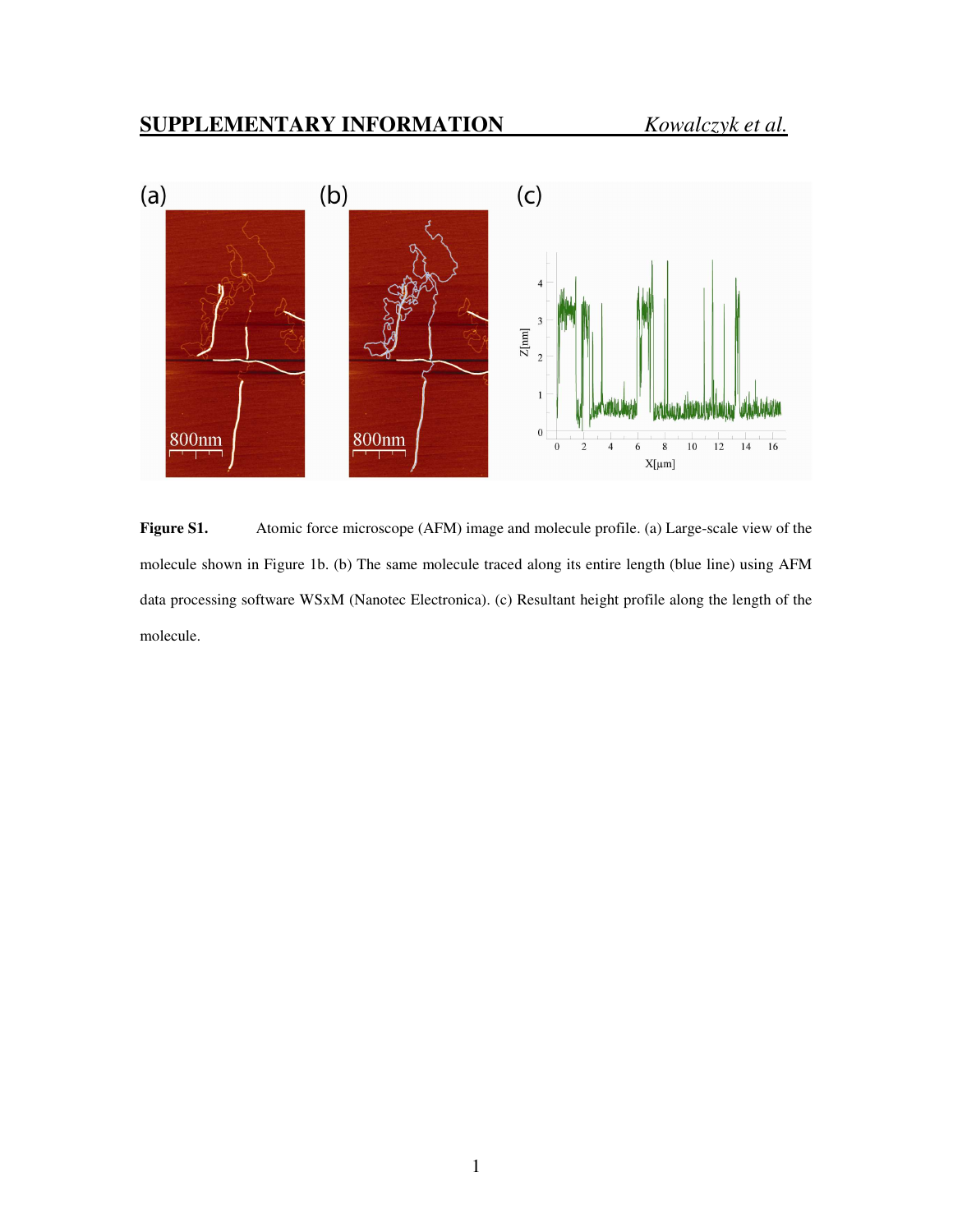

**Figure S2.** Comparison of the fraction of RecA-coated DNA to that of bare DNA, as measured by atomic force microscopy (AFM) and solid-state nanopore. (a) Height histogram from AFM data of partially RecA-coated molecules, indicating 22.3% RecA-coated DNA versus 77.7% bare DNA. (b) Conductance histogram of all nanopore translocation events recorded at 60 mV, indicating 20.9% RecA-coated DNA versus 79.1% bare DNA, in good agreement with the AFM result. These numbers were obtained by integrating the Gaussian fits (shown in red) of the respective peaks, except for the nanopore RecA peak, for which the raw data was integrated from 9-17 nS. The fraction of RecA-coated DNA found by both methods agrees well with the stoichiometric ratio of 1:15 (RecA monomers: bp of DNA) that was used for the formation of the molecules, considering that one RecA protein binds to 3 DNA base pairs, giving an expected coverage of around 20%.